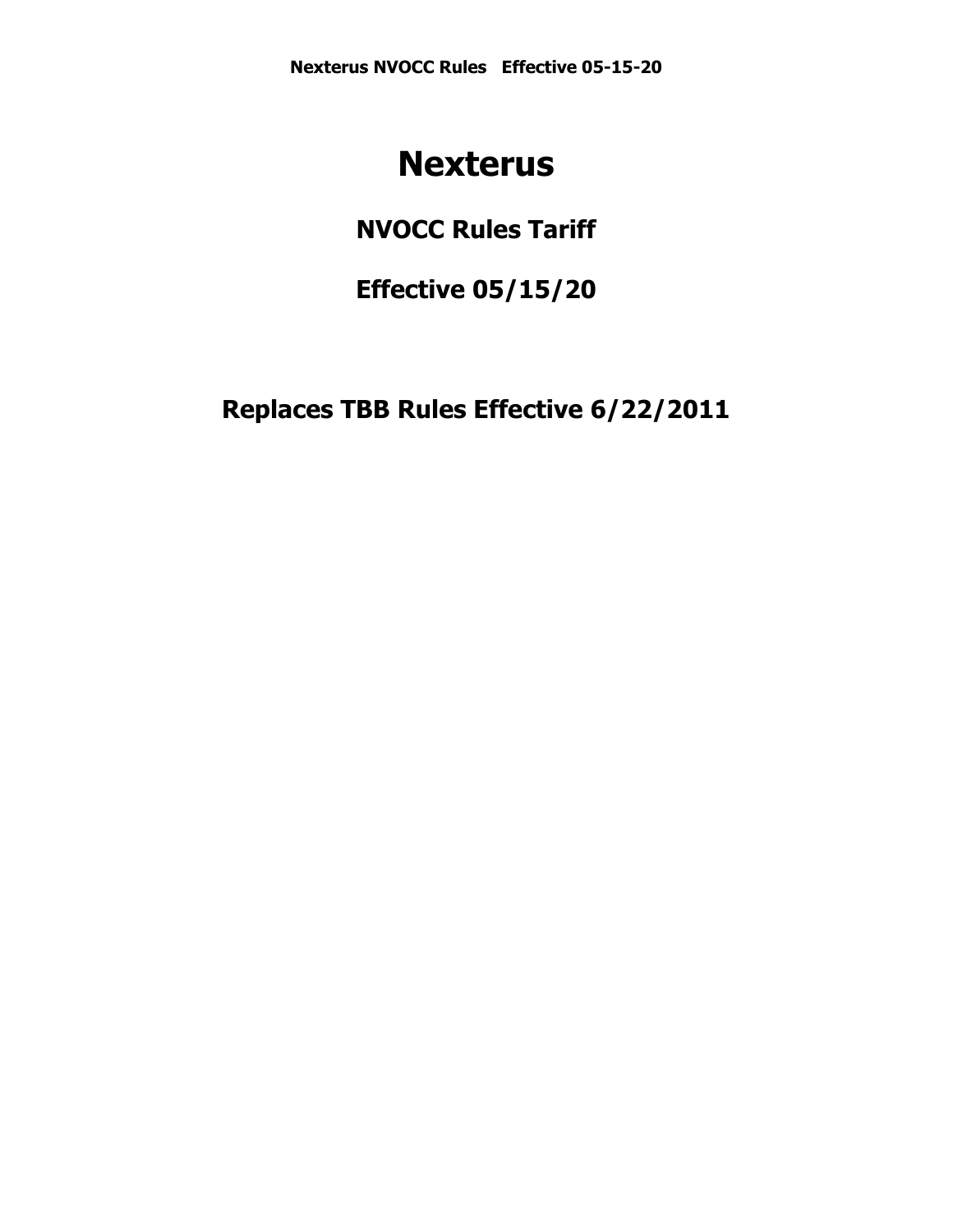### **Contents**

| Rule           | <b>Description</b>                                            | Page(s) |
|----------------|---------------------------------------------------------------|---------|
| 1              | <b>Scope</b>                                                  |         |
| $\overline{2}$ | <b>Rate Arrangements</b>                                      |         |
| 3              | <b>Application of Rates and Charges</b>                       |         |
| 4              | <b>Marine Insurance</b>                                       |         |
| 5              | <b>AMS Charge</b>                                             |         |
| 6              | <b>Receipt of Goods</b>                                       |         |
| 7              | Minimum Bill of Lading Charge                                 |         |
| 8              | <b>Payment of Charges</b>                                     |         |
| 9              | <b>Documentation Charge</b>                                   |         |
| 10             | <b>Additional Charges Not Listed Herein</b>                   |         |
| 11             | <b>Liability / Special Provisions</b>                         |         |
| 12             | Co-Loading                                                    |         |
| 13             | Quotations and Actual Shipment Adjustments                    |         |
| 14             | <b>Overcharge Claims</b>                                      |         |
| 15             | <b>Surety Bond</b>                                            |         |
| 16             | <b>Chassis Usage Charge</b>                                   |         |
| 17             | <b>Peak Season Surcharge</b>                                  |         |
| 18             | <b>Bunker Adjustment Factor (BAF)</b>                         |         |
| 19             | <b>Definitions</b>                                            |         |
| 20             | <b>Abbreviations</b>                                          |         |
| 21             | <b>U.S. State Codes</b>                                       |         |
| 22             | <b>Bill of Lading Terms and Conditions</b>                    |         |
| 23             | <b>Acceptance of Bill of Lading</b>                           |         |
| 24             | Detention / Demurrage at Ocean Carrier Terminal or Facilities |         |
| 25             | <b>Agent for Process of Service</b>                           |         |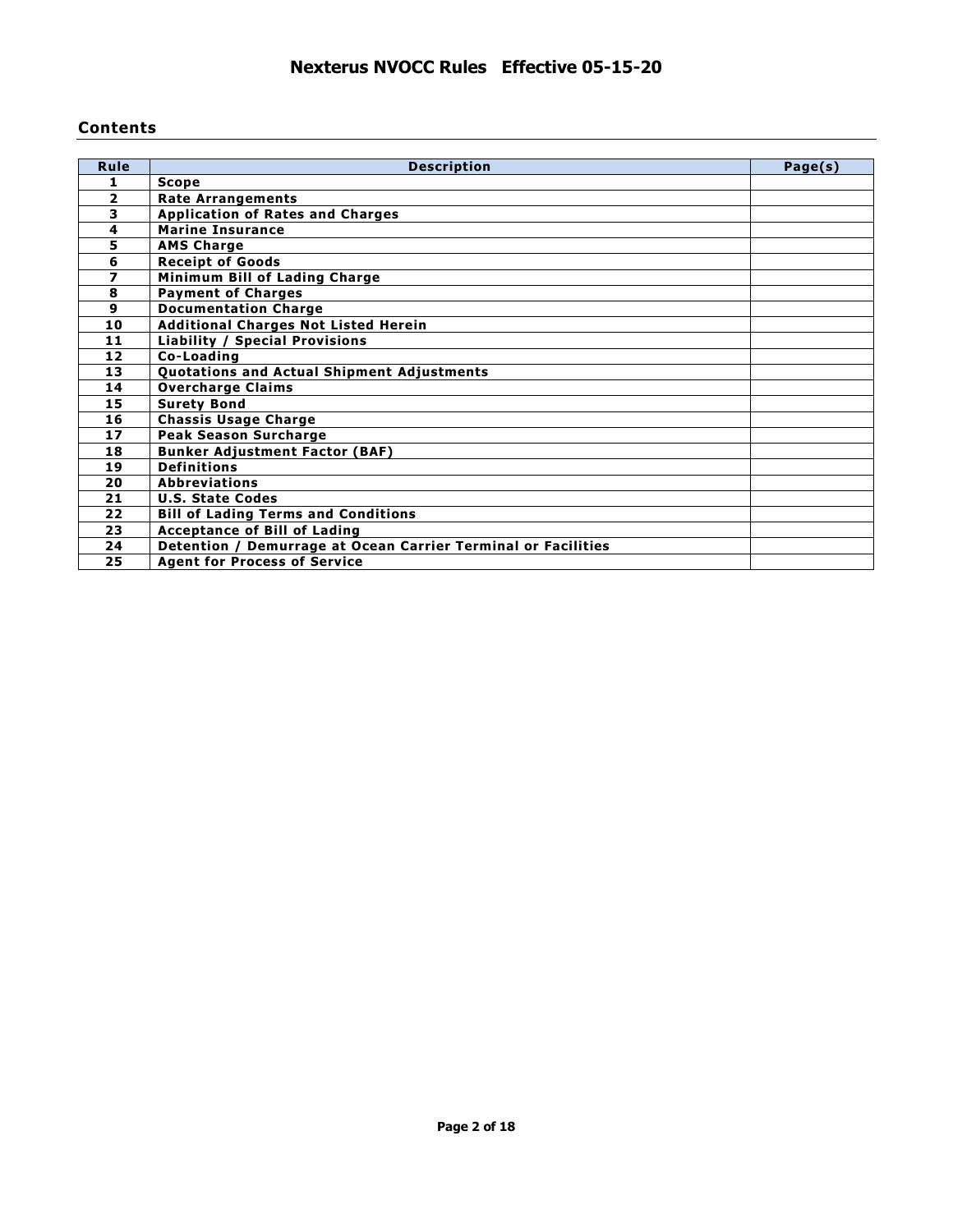### **Rule 1 - Scope**

This tariff applies to Goods transported from or to the ports in the United States as recognized by U.S. Customs and Border Protection and between foreign ports as recognized by their governments as ports of entry.

### **Rule 2 – Rate Arrangements**

All rates and charges for NVOCC services will be through Negotiated Rate Arrangements (NRA) or NVOCC Service Arrangements (NSA) as defined by the Federal Maritime Commission (FMC). Provisions in those Arrangements and the ocean bill of lading will govern all shipments. Should a shipment move without a NRA or NSA in place and filed with the FMC, the last quote by Nexterus or the last NRA with this shipper that covers the same movement, whichever is more, plus 10% of the total charges will be considered as the NRA for the specific shipment.

The NRA document may contain charges for services that are outside of the NVOCC services offered by the Carrier. Those services and charges are present to provide the recipient one source of information, and those services will not be subject to these rules.

### **Rule 3 – Application of Freight Rates and Charges**

- a) Freight Rates and Charges do not include charges established or required by Customs, Port Authorities, Harbor Improvement Rates, or port terminal tariffs.
- b) Freight Rates and Charges herein are quoted in U.S. Dollars.
- c) LCL rate application is per CBM, if the weight does not exceed an average of 1000 kilos per CBM. If the weight exceeds 1000 kilos per CBM, the shipments will be charged based on the number of CBM by dividing the total kilos by 1000.
- d) Fractions of ½ inch or less will be rounded down to the nearest whole number, and fractions of ½ inch or more will be rounded up to the nearest whole number.
- e) When measuring articles cylinder shape (drums, cylinders, kegs, casks, etc.) or irregular shapes, the dimensions will be calculated to the extreme point for each height, width, and depth measurement.

### **Rule 4 – Marine Insurance**

Freight Rates and Charges do not include marine insurance.

### **Rule 5 – AMS Charge**

Where AMS is required, the charge will be \$35.00 per filing.

### **Rule 6 – Receipt of Goods**

A shipment shall not be considered as received by the NVOCC or their agents until the full bill of lading quantity has been tendered for movement in a manner that movement may comm

### **Rule 7 – Minimum Bill of Lading Charge**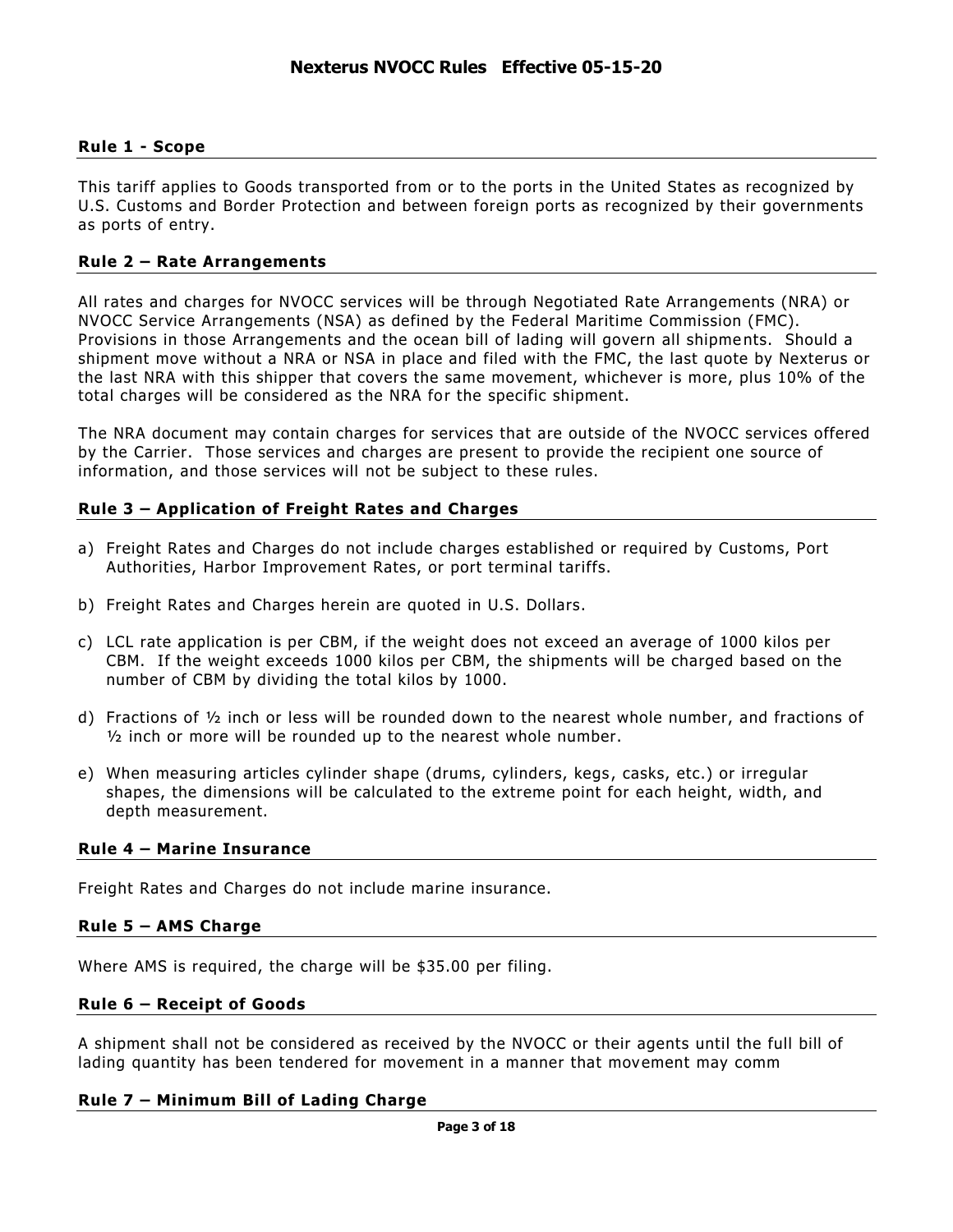If not stated in the NRA or NSA, the minimum bill of lading charge for a container will be \$500, and \$175 for an LCL shipment.

### **Rule 8 – Payment of Charges**

Unless otherwise arranged with Nexterus prior to tendering of goods, all Freight Rates and Charges are to be prepaid prior to the Goods being released from the steamship lines or their agents.

### **Rule 9 – Documentation Charge**

A documentation charge of \$110.00 will apply on all export shipments.

### **Rule 10 – Additional Charges – Not Listed in Herein**

NRA's and NSA's may contain additional charges that are unique to the movement(s) covered and are not specifically listed in this Rules Tariff. This will include, but not limited to, charges for additional handling, terminal handling, demurrage, and storage, non-NVOCC services, such as but not limited to ISF filing or customs clearance.

### **Rule 11 – Liability / Special Provisions**

See provisions of Rule 22 of this Rules Tariff. Such provisions are applicable to all movements by Nexterus as an NVOCC.

### **Rule 12 – Co-Loading**

Nexterus engages in co-loading both as a shipper and a carrier. As a carrier, Nexterus accepts coload from other NVOCC's providing they are complying with all FMC rules and regulations. Co -load cargo is subject to all applicable rules in this tariff. As a shipper, Nexterus engages in co-loading with other NVOCC's to accommodate the movement of cargo to maintain regular scheduled service. Nexterus accepts liability for cargo co-loaded with other NVOCC's as indicted on the bill of lading and is responsible to pay all rates and charges to the NVOCC to the destination as indicated on the bill of lading.

### **Rule 13 – Quotations and Actual Shipment Adjustments**

Quotations are based on the information provided to Nexterus. Freight Rates and Charges will be assessed based on the actual product, weight and cube as tendered for movement. Nexterus and/or Nexterus agents, and the steamship line have the right to inspect and weigh goods in order to verify the information on the Bill of Lading, and if needed to adjust the Bill of Lading to match the actual tender of goods.

#### **Rule 14 – Overcharge Claims**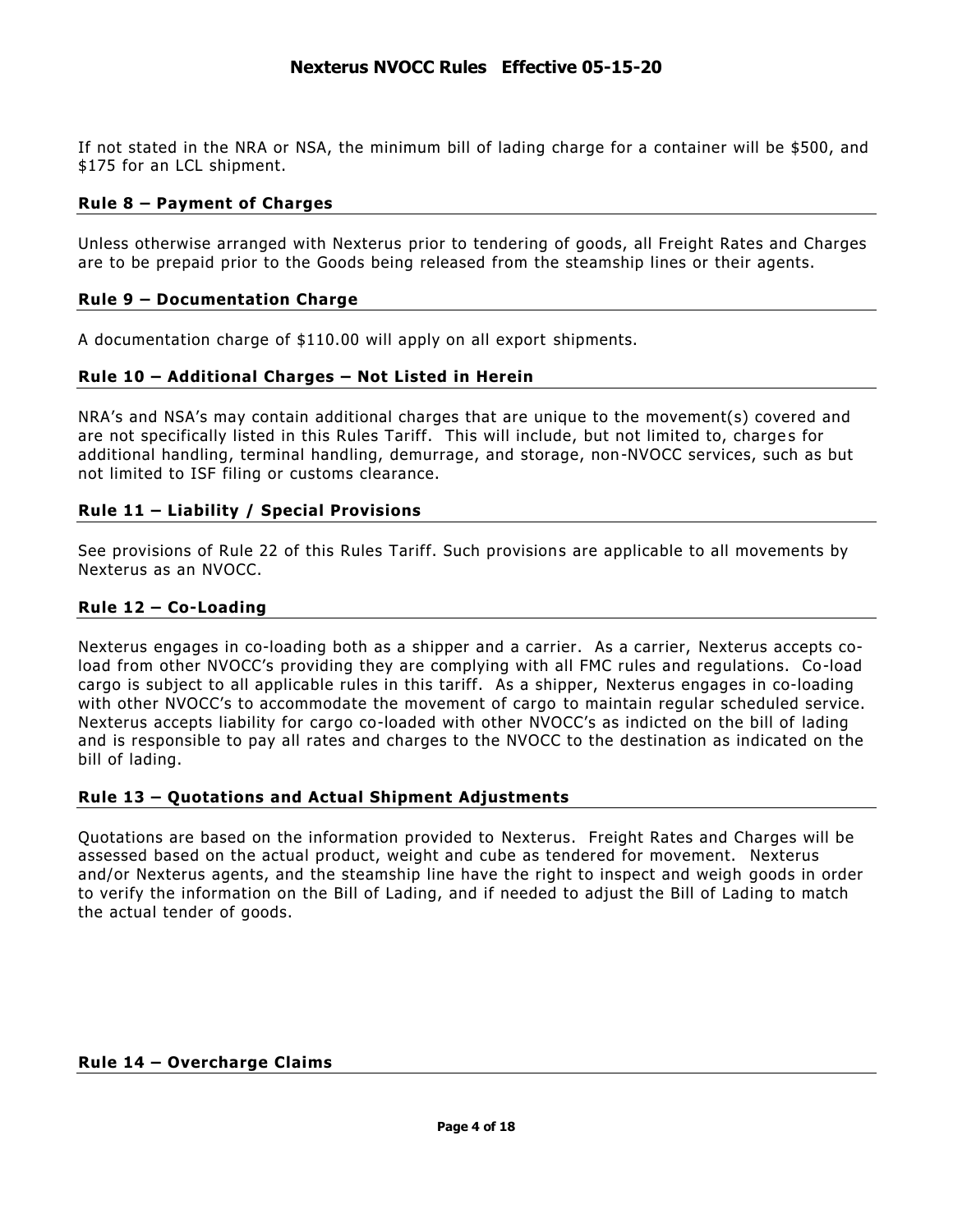Freight Rates and Charges for shipments are subject to review as an overcharge claim when submitted in writing to Nexterus, and include: 1) Copy of the disputed invoice; 2) Statement of the correct charge; 3) Copy of the NRA or citation of the NSA provision that is to apply; 4) Copy of the bill of lading; 5) Documentation supporting a change in the product, weight, cube, or application of a Freight Rate or Charge, or other disputed information (e.g. invoice or packing list certified by the shipper, public scale certificate). The claim is to be sent to Nexterus at 802 Far Hills Dr., New Freedom, PA 17349, attention "International Overcharge Claims." Disputes in measurements are to be supported by: (a) Obvious error in calculation by Nexterus or carrier; (b) Measurement at port of loading or discharge; (c) By joint measurement at port of discharge by carrier's agent and consignee of shipment; and (d) By measurement of a marine surveyor when requested by carrier's agent.

### **Rule 15 – Surety Bond**

Nexterus has a \$75,000 Surety Bond, number 570337, secured through:

Roanoke Insurance Group Inc 35079 Eagle Way Chicago, IL 60678

### **Rule 16 – Chassis Usage Charge**

The charge for the use of a chassis shall be \$35.00 per 24-hour period or fraction thereof.

### **Rule 17 – Peak Season Surcharge (PSS)**

The following PSS will apply unless the NRA or NSA state the charge is included on or specifies the PSS amount:

| 20′      | 40' Standard | 40' High Cube      | $45^\circ$ | <b>Reefer &amp; All Other</b><br><b>Containers</b> |
|----------|--------------|--------------------|------------|----------------------------------------------------|
| \$533.00 | \$641.00     | <sup>*709.00</sup> | \$725.00   | \$825.00                                           |

Effective: 5/15/20

### **Rule 18 – Bunker Adjustment Factor (BAF)**

The following BAF surcharge will apply unless the NRA or NSA state the charge is included on or specifies the BAF amount:

| 20'      | 40' Standard | 40' High Cube | 45       | <b>Reefer &amp; All Other</b><br><b>Containers</b> |
|----------|--------------|---------------|----------|----------------------------------------------------|
| \$420.00 | \$500.00     | \$550.00      | \$606.00 | \$706.00                                           |

Effective: 5/15/20

### **Rule 19 – Definitions**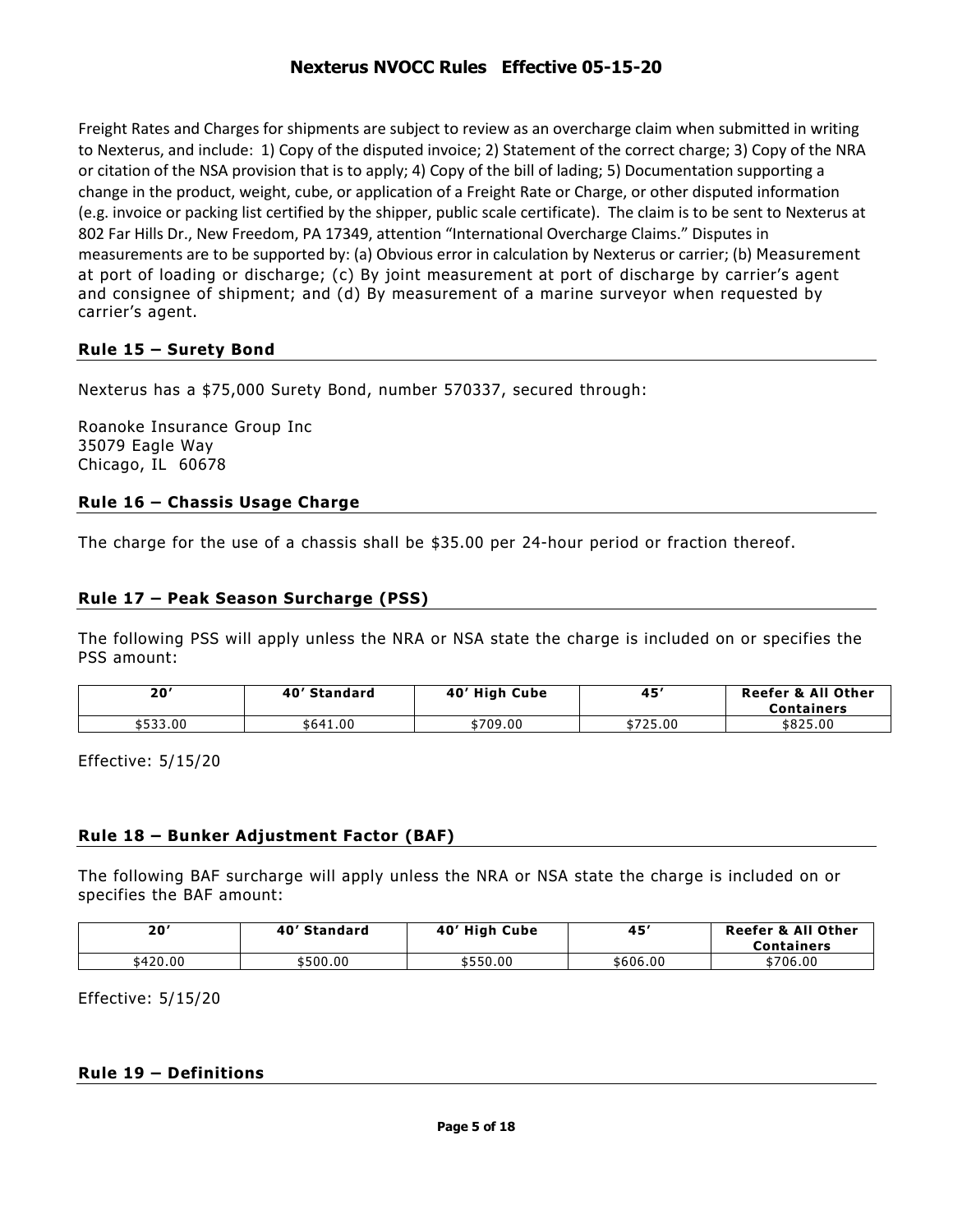| <b>Term</b>                          | <b>Definition</b>                                                                                                                                                                                                                                                                                                                                                                                                                                                                                        |  |  |
|--------------------------------------|----------------------------------------------------------------------------------------------------------------------------------------------------------------------------------------------------------------------------------------------------------------------------------------------------------------------------------------------------------------------------------------------------------------------------------------------------------------------------------------------------------|--|--|
| Any Quantity or "AQ"                 | Indicates the application of a rate or other provision with no specified quantity for<br>shipment.                                                                                                                                                                                                                                                                                                                                                                                                       |  |  |
| Cargo N.O.S.                         | Cargo not otherwise specified.                                                                                                                                                                                                                                                                                                                                                                                                                                                                           |  |  |
| Carrier                              | Means Nexterus, a non-vessel operating common carrier, and Carrier's agents and assigns.                                                                                                                                                                                                                                                                                                                                                                                                                 |  |  |
| $CFS - CFS$                          | Cargo is delivered in bulk to Carrier's loading terminal or container freight station to be<br>packed into containers by the Carrier, and to e unpacked from the containers by the<br>Carrier's at a terminal or container freight station at port of discharge.                                                                                                                                                                                                                                         |  |  |
| Charges                              | Accessorial fees, including but not limited to ad valorem charges, advance charges and less<br>than full container load service charges, currency adjustment factor, bunker adjustment<br>factor, surcharges, war risk premiums, arbitrary and accessorial charges, all charges<br>arising as a result of changing the port of loading or discharge, and expenses arising or<br>incurred under this Bill of Lading, as stated in an NSA, NRA or Rules Tariff and are added<br>to the basic Freight Rate. |  |  |
| Consignor, Consignee,<br>Shipper     | Include authorized representatives or agents of such party.                                                                                                                                                                                                                                                                                                                                                                                                                                              |  |  |
| Container                            | Means and includes, unless otherwise indicated, any container, trailer, transportable tank,<br>flat, or pallet, and similar articles of transport.                                                                                                                                                                                                                                                                                                                                                       |  |  |
| Container Freight Station<br>(CFS)   | Location designated by Carrier for receiving and delivery of goods by Carrier or agent and<br>must be adjacent to Carrier's Container Yard.                                                                                                                                                                                                                                                                                                                                                              |  |  |
| Container Service Charge             | Refers to services performed at loading ports and is restricted to:<br>Moving empty containers from CY to CFS.<br>➤<br>Drayage of loaded containers from CFS to CY and/or ship's tackle.<br>➤<br>Issued dock receipt / shipper order.<br>➤                                                                                                                                                                                                                                                               |  |  |
| Container Yard (CY)                  | Location designated by Carrier in the port area where: 1) The carrier assembles, holds, or<br>stores container(s); 2) Where containers loaded with goods are received or delivered.                                                                                                                                                                                                                                                                                                                      |  |  |
| Controlled Temperature               | Maintenance of a specific temperature or range of temperature in containers.                                                                                                                                                                                                                                                                                                                                                                                                                             |  |  |
| Demurrage                            | Charge assessed against cargo remaining in or on Carrier's containers after the expiration<br>of free time.                                                                                                                                                                                                                                                                                                                                                                                              |  |  |
| Freight Rates                        | Prices stated in an NSA or NRA for providing a specified level of transportation service for<br>a stated cargo quantity, from origin to destination.                                                                                                                                                                                                                                                                                                                                                     |  |  |
| Goods                                | The cargo described on the face of this B/L and, if the cargo is packed into Containers,<br>supplied, or furnished by or on behalf of Merchant, shall include the Containers as well.                                                                                                                                                                                                                                                                                                                    |  |  |
| <b>Handling Charges</b>              | Charges for services performed in 1) moving or conveying cargo, including ordinary<br>breaking down, sorting and trucking from place where unloading from railroad car, truck;<br>2) Movement from place or rest on terminal, barge or lighter to ship's tackle; 3) between<br>Carrier's container and place of rest in terminal.                                                                                                                                                                        |  |  |
| Holiday                              | Day recognized by carriers as a holiday by Federal or State governments where services to<br>the shipping public are not provided.                                                                                                                                                                                                                                                                                                                                                                       |  |  |
| Merchant                             | Means individually and collectively the Shipper, the Receiver, the Consignor, the<br>Consignee, the Holder of this B/L, and the Owner of the Goods                                                                                                                                                                                                                                                                                                                                                       |  |  |
| Negotiated Rate<br>Arrangement (NRA) | Means a written and binding arrangement between Merchant and Carrier to provide specific<br>transportation service for a stated cargo quantity, from origin to destination, prior to the<br>receipt of the cargo by Carrier                                                                                                                                                                                                                                                                              |  |  |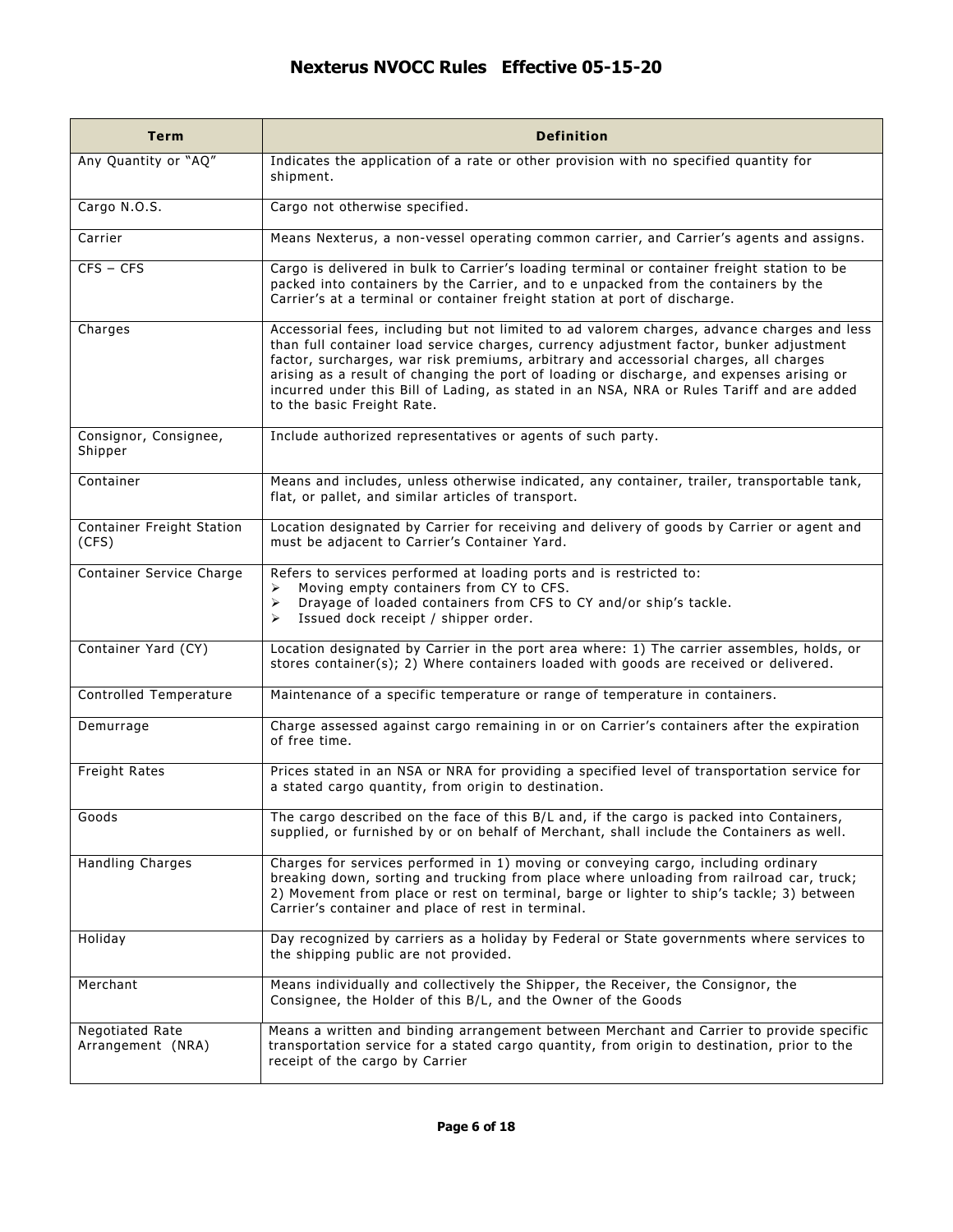| <b>Term</b>                                                         | <b>Definition</b>                                                                                                                                                                                                                                                                                                                               |  |  |
|---------------------------------------------------------------------|-------------------------------------------------------------------------------------------------------------------------------------------------------------------------------------------------------------------------------------------------------------------------------------------------------------------------------------------------|--|--|
| Non-vessel Operating<br>Common Carrier Service<br>Arrangement (NSA) | Means a written contract, other than a bill of lading or receipt, between Merchant and<br>Carrier in which the Merchant makes a commitment to provide a certain minimum quantity<br>or portion of its cargo or freight revenue over a fixed time period, and Carrier commits to a<br>certain rate or rate schedule and a defined service level. |  |  |
| Port                                                                | Place where ocean carrier's vessel calls.                                                                                                                                                                                                                                                                                                       |  |  |
| Quote                                                               | Quote as referred to in Rule 2 shall mean the last communication, within the last 45 days<br>from ship date, by Carrier to Merchant regarding offered rates, charges and services for the<br>identical goods, service, containers, origin, destination, and other shipment information<br>qualifications.                                       |  |  |
| Rail Carrier                                                        | Railroad that is participating in the move.                                                                                                                                                                                                                                                                                                     |  |  |
| Rail Carrier's Terminal                                             | Place where loaded containers are delivered by rail carrier, and where empty<br>$\blacktriangleright$<br>containers will be returned by consignee.<br>Where rail carrier assembles, holds or stores containers.<br>➤                                                                                                                            |  |  |
| Revenue Ton                                                         | 1000 kilos or 1 cubic meter as freighted / tendered.                                                                                                                                                                                                                                                                                            |  |  |
| <b>Rules Tariff</b>                                                 | A tariff containing Charges and terms and conditions governing the Charges, and the<br>classifications, rules, regulations, and practices of Carrier, but does not include Freight<br>Rates.                                                                                                                                                    |  |  |
| Ship's Tackle                                                       | Location immediately accessible to cargo gear use for lifting containers to or from the<br>vessel.                                                                                                                                                                                                                                              |  |  |
| Shipment                                                            | Quantity of freight received at one point of origin, at one place, at one time and on one bill<br>of lading or shipping document; and is destined to one consignee.                                                                                                                                                                             |  |  |
| Storage                                                             | Charges assessed by the terminal on cargo remaining at the terminal after free time has<br>expired and before such cargo has been loaded to the vessel or before cargo has been<br>placed in public warehouse for storage.                                                                                                                      |  |  |
| Stripping                                                           | Removal of cargo from the container as well as the removal of all securing material not<br>constituting a part of the container.                                                                                                                                                                                                                |  |  |
| Unpacking                                                           | Removal of cargo from the container as well as the removal of all securing material not<br>constituting a part of the container.                                                                                                                                                                                                                |  |  |
| Workday or Working Day                                              | Period of each calendar day - except Saturday, Sunday and Holidays - from 8:00 a.m. to<br>5:00 p.m.                                                                                                                                                                                                                                             |  |  |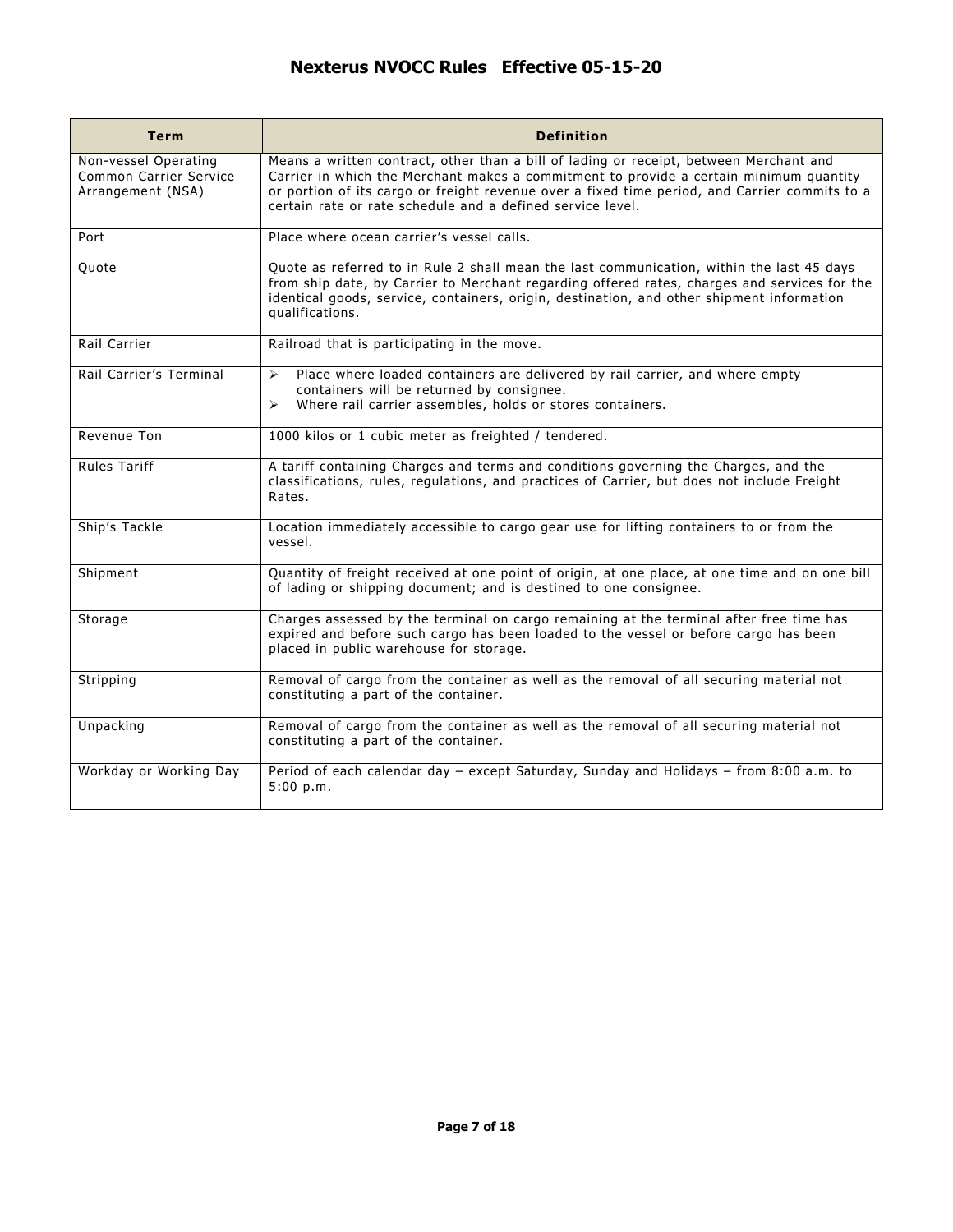### **Rule 20 – Abbreviations**

|                 | Up to and including        |
|-----------------|----------------------------|
| ₹               | Feet                       |
| 20              | 20FT                       |
| 24              | 24FT                       |
| $3\overline{5}$ | 35FT                       |
| 40              | 40FT standard              |
| 40A             | 40' HC 9' high             |
| 40B             | 40' HC 9'6" high           |
| 40S             | 40' HC 8'                  |
| 40X             |                            |
|                 | 40FT any height            |
| 42              | 42Ft                       |
| 43              | 43FT                       |
| 45              | 45Ft                       |
| 45A             | 45FT HC 9'<br>45FT HC 9'6" |
| 45B             |                            |
| 45S             | 45FT 8'                    |
| 45X             | 45FT any height            |
| 48              | 48FT                       |
| 53              | 53FT                       |
| AC              | Atmosphere Control (CT)    |
| AQ              | Any quantity               |
| B               | Barge (service / code)     |
| B/L             | Bill of lading             |
| <b>BAF</b>      | Bunker adjustment factor   |
| <b>CBM</b>      | Cubic Meter                |
| CFT or          | Cubic Fee                  |
| CF              |                            |
| <b>CLD</b>      | Chilled (TC Code)          |
| COD             | Collect on Delivery        |
|                 |                            |
| <b>CT</b>       | Container Type Code        |
| <b>CWT</b>      | Hundred weight or 100      |
|                 | pounds                     |
| СY              | Container Yard             |
| D               | Door (service / code)      |
| D/D             | Door/ Door                 |
| D/M             | Door/Motor                 |
| D/O             | Door/Ocean                 |
| D/R             | Door/Rail                  |
| DF              | Drop Frame (CT)            |
| F.              | Fahrenheit (degrees)       |
| FAK             | Freight all kinds          |
| FAS             | Free alongside ship        |
| FB              | Flatbed (CT)               |
| Flat            | Flatbed/Flatrack           |
|                 | container                  |
| FMC             | Federal Maritime           |
|                 | Commission                 |
| <b>FR</b>       | Flatrack (CT)              |
| FRZ             | Frozen (TC Code)           |
| FT              | Feet                       |
| GC              | (Garment Container (CT     |
| н               | House (service code)       |
| HAZ             | Hazardous                  |
|                 |                            |
|                 |                            |
| $HC$ or         | High Cube                  |
| HQ              |                            |
| HTD             | Heated (TC Code)           |
| ΙN              | Insulated (CT)             |
| kg              | Kilos                      |
| lb or           | Pounds                     |
| Ibs             |                            |
| LCL             | Less than container load   |
| LT.             | Long ton (2240 lb)         |
| LWH             | Length, width, height      |
| М               | Measurement                |
| М               | Motor (service code)       |
| Max             | Maximum                    |
| MBM             | 1000 foot board measure    |
| МC              | Minimum B/L charge         |

| N/A                  | Not applicable               |  |  |
|----------------------|------------------------------|--|--|
| N/A                  | Dry Container (TC Code)      |  |  |
| NHZ                  | Non-Hazardous                |  |  |
| $\overline{No. (s)}$ | Number or numbers            |  |  |
| NOS or               | Not otherwise specified      |  |  |
| N.O.S                |                              |  |  |
|                      | Ocean Port (service<br>code) |  |  |
| ОT                   | Open Top (CT)                |  |  |
| OZ.                  | Ounce                        |  |  |
| P                    | Pier (service code)          |  |  |
| PC                   | Per container                |  |  |
| PC                   | Dry (CT)                     |  |  |
| PSS                  | Peak Season Surcharge        |  |  |
| PV                   | Per vehicle                  |  |  |
| R                    | Rail yard (service code)     |  |  |
| RE                   | Reefer (CT)                  |  |  |
| S                    | Container station            |  |  |
|                      | (service code)               |  |  |
| Ŧ                    | Terminal (service code)      |  |  |
| TBB                  | <b>TBB Global Logistics</b>  |  |  |
|                      | (Carrier)                    |  |  |
| <b>TC</b>            | Container Temperature        |  |  |
| <b>TC</b>            | Tank(CT)                     |  |  |
| THC                  | <b>Terminal Handling</b>     |  |  |
|                      | Charge                       |  |  |
| U                    | Rail Siding (service         |  |  |
|                      | Code)                        |  |  |
| <b>USD</b>           | US Dollar                    |  |  |
| <b>VEN</b>           | Ventilated (TC Code)         |  |  |
| VIZ:                 | Namely                       |  |  |
| W                    | Weight                       |  |  |
| W/                   | With                         |  |  |
| W/O                  | Without                      |  |  |
| WМ                   | Weight or measure            |  |  |
| X                    | Team Tracks (service         |  |  |
|                      | code)                        |  |  |
| Y                    | Container yard (service      |  |  |
|                      | code)                        |  |  |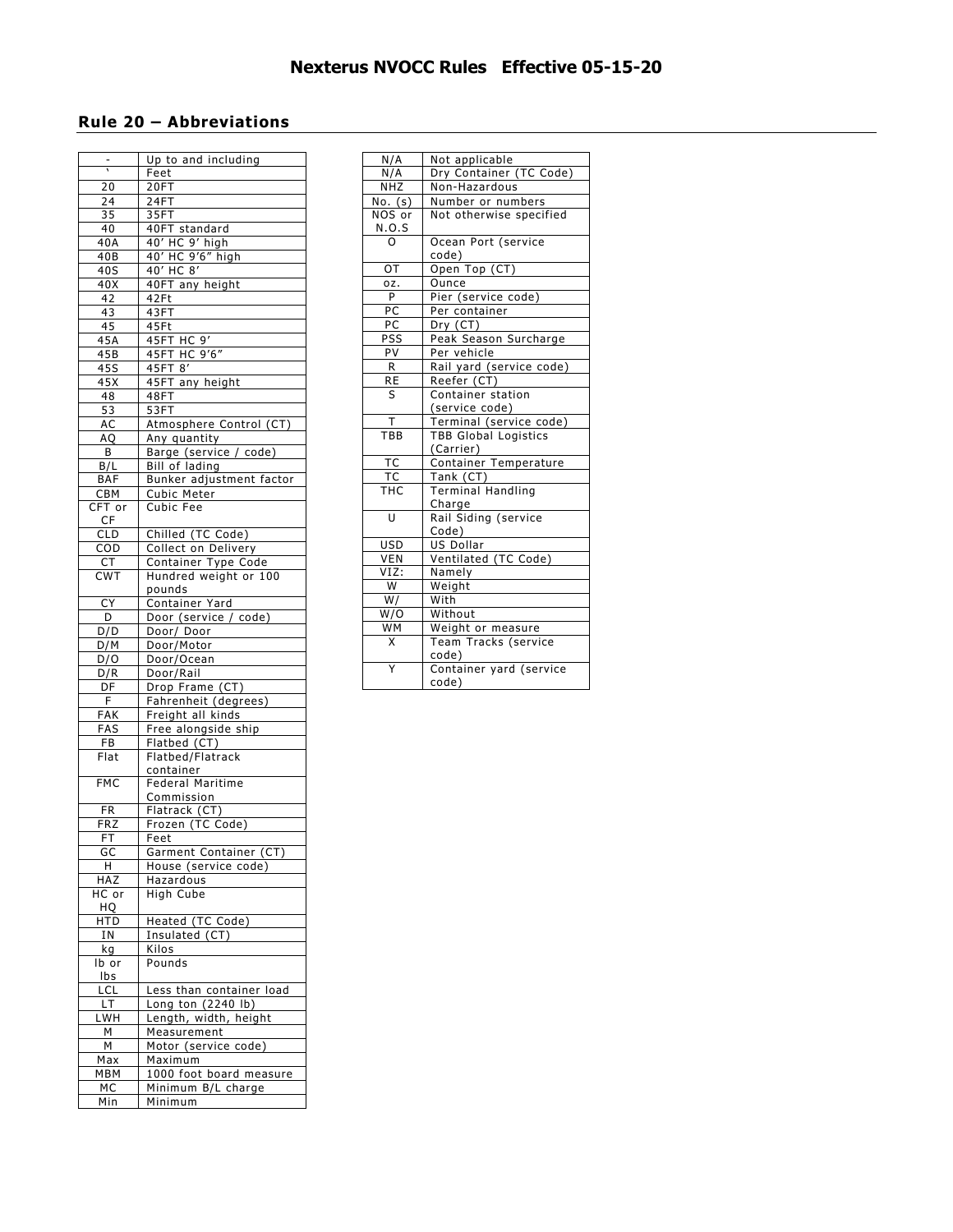### **Rule 21 – U.S. State Codes**

| $\overline{\mathsf{AK}}$ | Alaska               |
|--------------------------|----------------------|
| Al                       | Alabama              |
| ΑR                       | Arkansas             |
| AZ                       | Arizona              |
| CA                       | California           |
| CO                       | Colorado             |
| $\frac{1}{\mathsf{CT}}$  | Connecticut          |
| $\overline{DC}$          | District of Columbia |
| $D\overline{E}$          | Delaware             |
| <b>GA</b>                | Georgia              |
| ΙA                       | Iowa                 |
| ΙD                       | Idaho                |
| ΙL                       | Illinois             |
| <u>IN</u>                | Indiana              |
| <u>KS</u>                | Kansas               |
| $\overline{XY}$          | Kentucky             |
| LA                       | Louisiana            |
| MA                       | Massachusetts        |
| МD                       | Maryland             |
| $\overline{\mathsf{ME}}$ | Maine                |
| МI                       | Michigan             |
| MN                       | Minnesota            |
| MO                       | Missouri             |
| <b>MS</b>                | Mississippi          |
| МT                       | Montana              |
| $\overline{\textsf{NC}}$ | North Carolina       |
| ND                       | North Dakota         |
| NE                       | <b>Nebraska</b>      |
| NΗ                       | New Hampshire        |
| ΝJ                       | New Jersey           |
| NΜ                       | <b>New Mexico</b>    |
| NV                       | Nevada               |
| NΥ                       | New York             |
| OН                       | Ohio                 |
| ΟR                       | Oregon               |
| PA                       | Pennsylvania         |
| RI                       | Rhode Island         |
| sс                       | South Carolina       |
| <u>SD</u>                | South Dakota         |
| ΤN                       | Tennessee            |
| TХ                       | Texas                |
| $\overline{\mathsf{UT}}$ | Utah                 |
| VA                       | Virginia             |
| $\overline{\mathsf{VT}}$ | Vermont              |
| <b>WA</b>                | Washington           |
| WI                       | Wisconsin            |
| WV                       | West Virginia        |
| <u>WY</u>                | Wyoming              |
|                          |                      |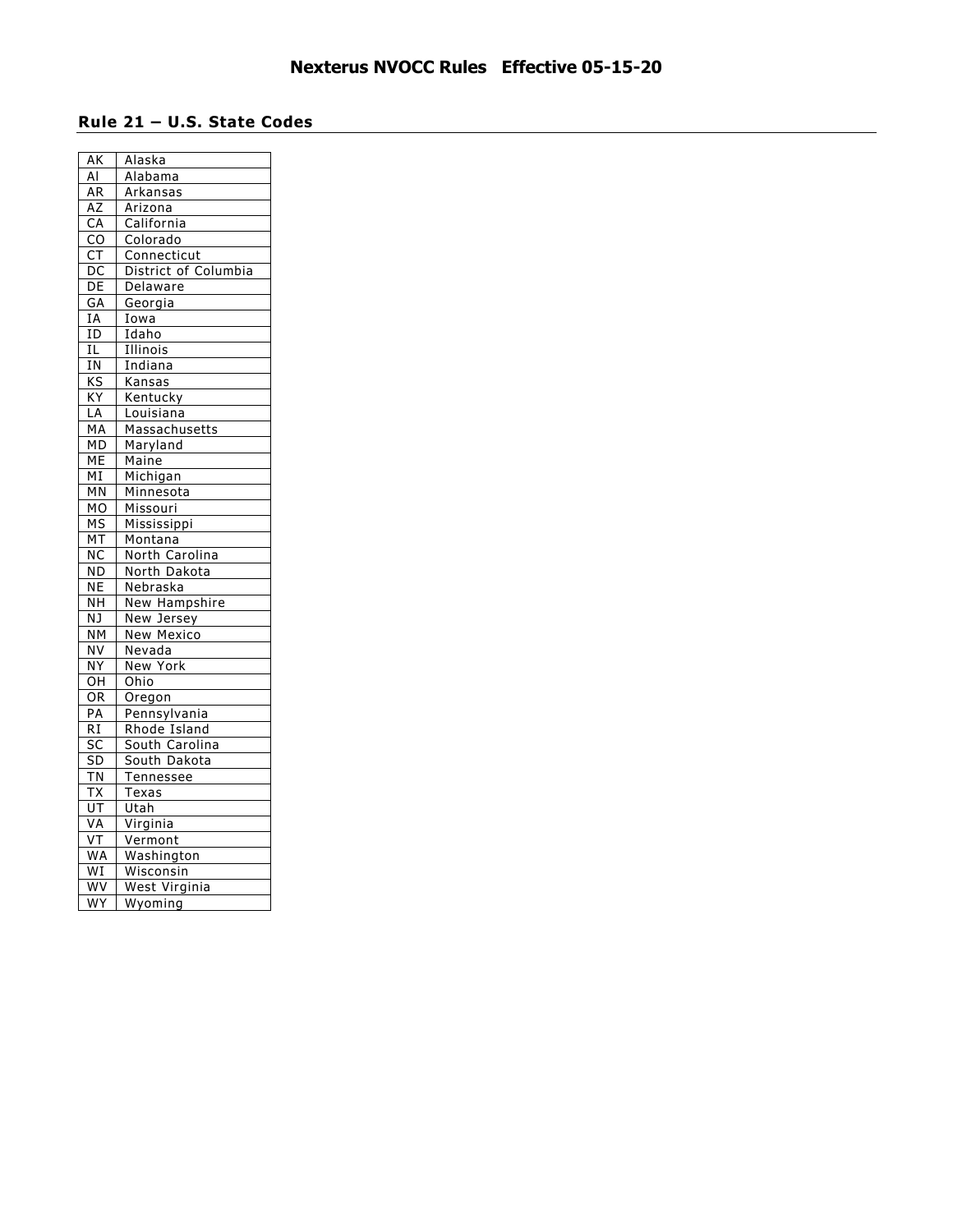### **Rule 22 – Bill of Lading Terms and Conditions**

### BILL OF LADING TERMS AND CONDITIONS

DEFINITIONS.

The following definitions shall apply to the terms and conditions of this bill of lading (referred to herein as "B/L")

"Carrier" means Nexterus, a non-vessel operating common carrier, and Carrier's agents and assigns.

"Charges" mean accessorial fees, including but not limited to ad valorem charges, advance charges and less than full container load service charges, currency adjustment factor, bunker adjustment factor, surcharges, war risk premiums, arbitrary and accessorial charges, all charges arising as a result of changing the port of loading or discharge, and expenses arising or incurred under this Bill of Lading, as stated in an NSA, NRA or Rules Tariff and are added to the basic Freight Rate.

"Container" means and includes, unless otherwise indicated, any container, trailer, transportable tank, flat, or pallet, and similar articles of transport.

"Freight Rates" means the prices stated in an NSA or NRA for providing a specified level of transportation service for a stated cargo quantity, from origin to destination.

"Goods" mean the cargo described on the face of this B/L and, if the cargo is packed into Containers, supplied, or furnished by or on behalf of Merchant, shall include the Containers as well.

"Merchant" means individually and collectively the Shipper, the Receiver, the Consignor, the Consignee, the Holder of this B/L, and the Owner of the Goods.

"Negotiated Rate Arrangement" (herein referred to as "NRA") means a written and binding arrangement between Merchant and Carrier to provide specific transportation service for a stated cargo quantity, from origin to destination, prior to the receipt of the cargo by Carrier.

"Non-vessel operating common carrier Service Arrangement" (referred to herein as "NSA") means a written contract, other than a bill of lading or receipt, between Merchant and Carrier in which the Merchant makes a commitment to provide a certain minimum quantity or portion of its cargo or freight revenue over a fixed time period, and Carrier commits to a certain rate or rate schedule and a defined service level.

"Rules Tariff" means a tariff containing Charges and terms and conditions governing the Charges, and the classifications, rules, regulations, and practices of Carrier, but does not include Freight Rates.

1. APPLICABILITY. The provisions set out and referred to in this document shall also apply if the transport as described on the face of the B/L is performed by one or more modes of transport. If any legislation is compulsory and applicable to any business undertaken hereunder, these terms and conditions shall, as regards such business, be read as subject to such legislation and nothing in these conditions shall be construed as a surrender by Carrier of any of its rights or immunities or as an increase in its responsibilities or liabilities under such legislation, and if any of these conditions are repugnant to such legislation to any extent such part shall as regards such business be void to that extent and no further.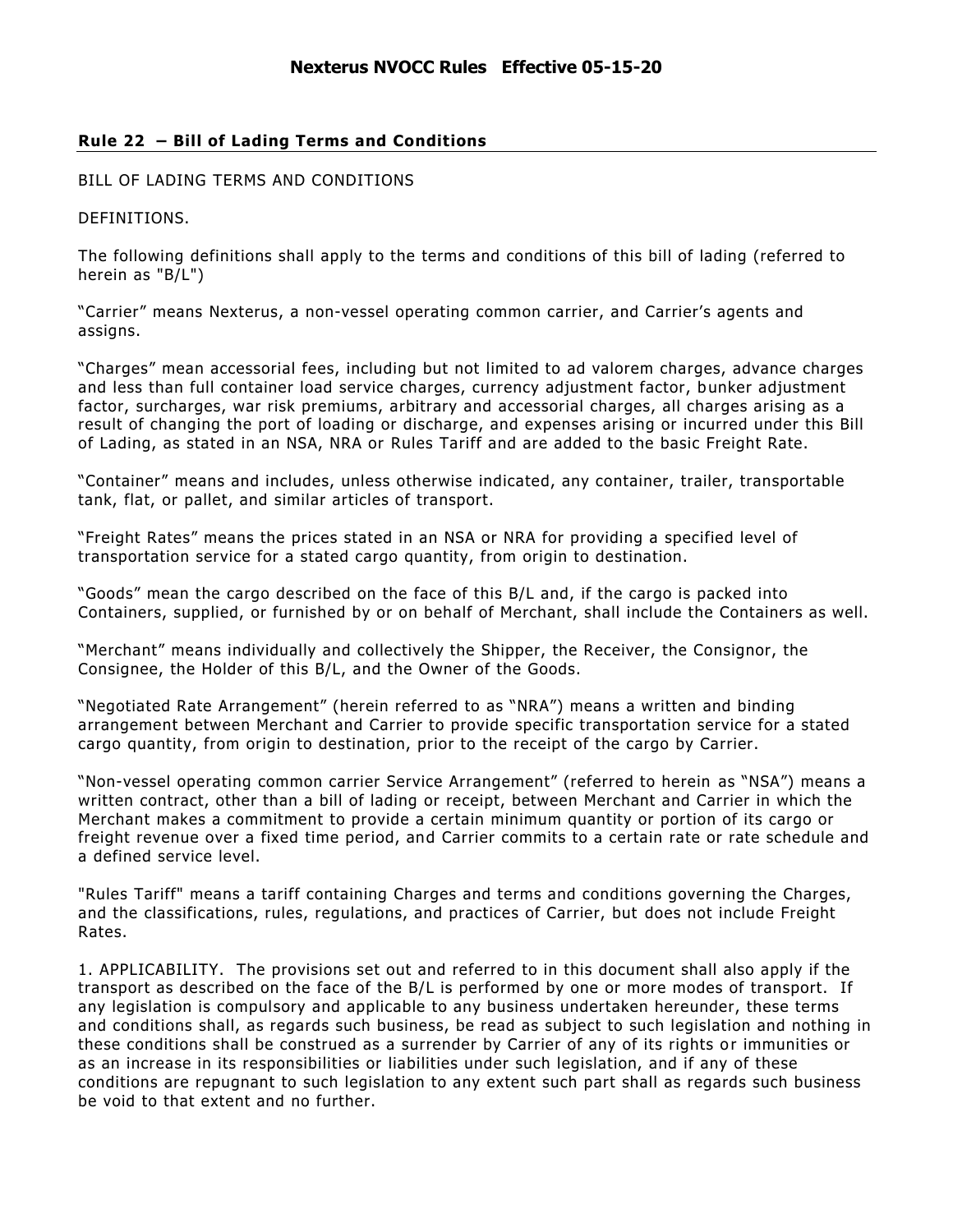2. NSA, NRA, RULES TARIFF. In the event that the Merchant has entered into an NSA or NRA with Carrier, the terms of the applicable NSA, NRA, and Rules Tariff at the date of shipment are incorporated herein. In case of inconsistency between this B/L and the applicable NSA, NRA or Rules Tariff, this B/L shall prevail. The applicable Rules Tariff is available at the internet location of Carrier at http://www.nexterus.com.

3. NON-NEGOTIABILITY. This B/L shall be non-negotiable unless made out "to order" in which event it shall be negotiable and shall constitute title to the Goods and the holder shall be entitled to receive or to transfer the Goods herein described.

4. TIME BAR. All liability of Carrier shall cease unless suit is brought within twelve months after delivery of the Goods or the date when the Goods should have been delivered. Suit shall not be deemed to have been brought until the jurisdictional requirements of clause 5 below have been met and Carrier shall have been properly served with notice of the suit.

5. JURISDICTION AND VENUE. Disputes arising under this B/L shall be determined in the United States of America (herein referred to as "U.S.") by the U.S. District Court for the Middle District of Pennsylvania, or the State Courts of Pennsylvania, in Dauphin or York County, in accordance with the laws of the U.S. and the State of Pennsylvania. Merchant and Carrier agree to jurisdiction and venue in such Courts.

6. ISSUANCE OF B/L

(a) By the issuance of this B/L, Carrier undertakes to perform or to procure the performance of the transport from the place at which the Goods are taken in charge to the place designated for delivery in this B/L. In doing so, Carrier assumes liability in accordance with the provisions of this B/L.

(b) Merchant understands and agrees that Carrier shall be entitled to subcontract, on any terms, the whole or any part of the carriage, loading, unloading, storing, warehousing, handling and any and all duties whatsoever undertaken by the Carrier under the B/L in relation to the Goods.

(c) Merchant agrees that no claim or allegation shall be made against any servant, agent, or s vehicle owned by them any liability whatsoever in connection with the Goods. If any such claim or allegation should nevertheless be made, Merchant shall indemnify Carrier against any and all consequences thereof.

(d) The expression "subcontractor" in this clause shall include direct or indirect subcontractors and their respective servants and agents.

7. METHODS AND ROUTES OF TRANSPORTATION. Carrier is entitled to perform or arrange for the handling, storage, and transportation of the Goods in any reasonable manner and by any reasonable means, methods, and routes.

### 8. UTILIZATION OF OPTIONAL STOWAGE

(a) Goods may be stowed by Carrier in Containers.

(b) Carrier has the right, without giving notice to Merchant, to allow or arrange to have carried on deck Containers, whether stowed or arranged to have stowed by Carrier or received by it in a stowed condition from Merchant.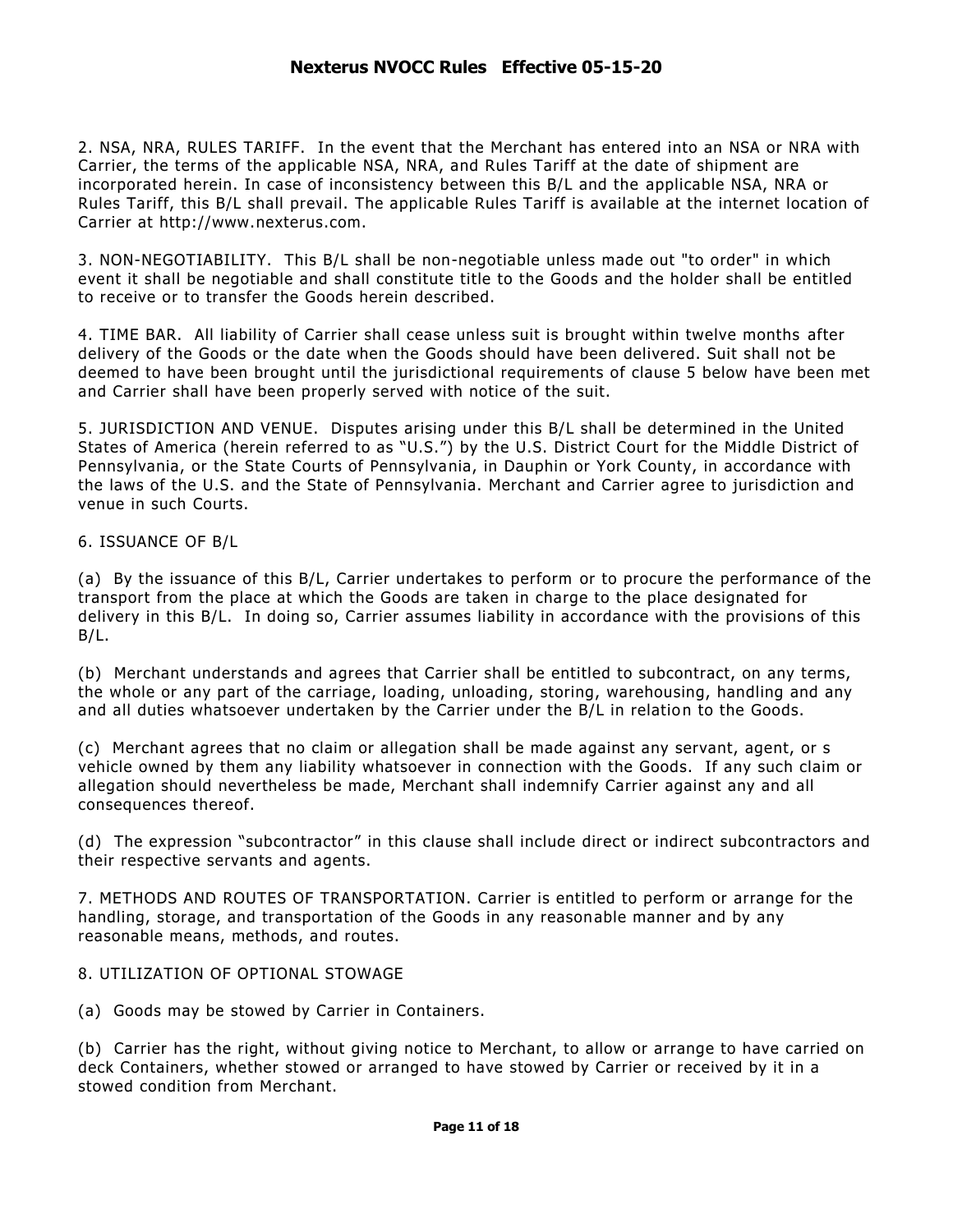9. DELIVERY. If the Goods are not taken by Merchant at the time when Carrier is entitled to call upon Merchant to take delivery, then Carrier shall be at liberty to put the Goods in safe custody on behalf of Merchant at Merchant=s sole risk and expense, whereupon the liability of Carrier in respect of the Goods or the parts thereof stored as aforesaid (as the case may be) shall wholly cease and the cost of such storage (if paid or payable by Carrier or any agent or subcontractor of Carrier) shall forthwith upon demand be paid by Merchant to Carrier.

### 10. MATTERS AFFECTING PERFORMANCE.

(a) Carrier shall use reasonable endeavors to complete the transport and to deliver the Goods at the place designated for delivery. Arrival times are not guaranteed by Carrier and Carrier shall not be liable for delay.

(b) If, at any time, performance by Carrier under this B/L, in the opinion of Carrier, is, or is likely to be, affected by any hindrance, risk, delay, difficulty or disadvantage of whatsoever kind including Force Majeure or strike and if, by virtue of sub-clause (a), Carrier has no duty to complete the performance of the contract, Carrier, whether or not the transport is commenced, may elect to: (i) treat performance under this B/L as terminated and place the Goods at Merchant=s disposal at any place which Carrier shall deem safe and convenient, or (ii) deliver the Goods at the place of delivery. In any event, Carrier shall be entitled to the full Freight Rate for any Goods received for transportation and additional compensation for extra costs resulting from the circumstances referred to above.

### 11. BASIC LIABILITY.

(a) This Bill of Lading shall have effect subject to the provisions of the "Carriage of Goods By Sea Act" of the U.S. (hereinafter referred to as "COGSA") as set forth in Title 46, United States Code, Appendix, Section 1300 et seg. COGSA shall be deemed incorporated herein. Nothing contained herein shall be deemed to be a surrender by Carrier of any of its rights or immunities or shall be deemed to be an increase of any of Carrier's responsibilities or liabilities. Notwithstanding the definition of "carriage of goods" in Title 46, United States Code, Appendix, Section 1301 (e), COGSA shall govern throughout the entire time that the Goods are in the custody or constructive custody of Carrier until delivered. If any provisions herein contained are invalid under COGSA as a matter of law, such provisions only to the extent of such invalidity, but no further, shall be null and void. All the rights, privileges, defenses, immunities from and limitations of liability provided for in this B/L shall apply in any action against the Carrier for loss of or damage to the Goods whether such action be founded in contract, tort, or otherwise.

(b) Carrier does not accept responsibility for, and shall not be liable in any capacity whatsoever for, delay, non-delivery, mis-delivery, or loss of or damage to the Goods occurring while the Goods are not in the custody or constructive custody of Carrier. Carrier does not accept responsibility for, and shall not be liable in any capacity whatsoever for, special, consequential, incidental or indirect damages, however caused, on any theory of liability, and whether or not Carrier has been advised of the possibility of such damages.

(c) Carrier shall have no liability for any loss of or damage to Goods if such loss or damage arose or resulted from: (i) an act or omission of Merchant or person other than Carrier acting on behalf of Merchant or from whom Carrier took the Goods in charge; or (ii) compliance with the instructions of the person entitled to give them; or (iii) the lack, or insufficiency of, or defective condition of packing in the case of Goods which, by their nature, are liable to wastage or prone to be damaged when not packed or when not properly packed; or (iv) handling, loading, stowage or unloading of the Goods by or on behalf of the Merchant; or (v) inherent vice of the Goods; or (vi) insufficiency or inadequacy of marks or numbers on the Goods, coverings, or unit loads; or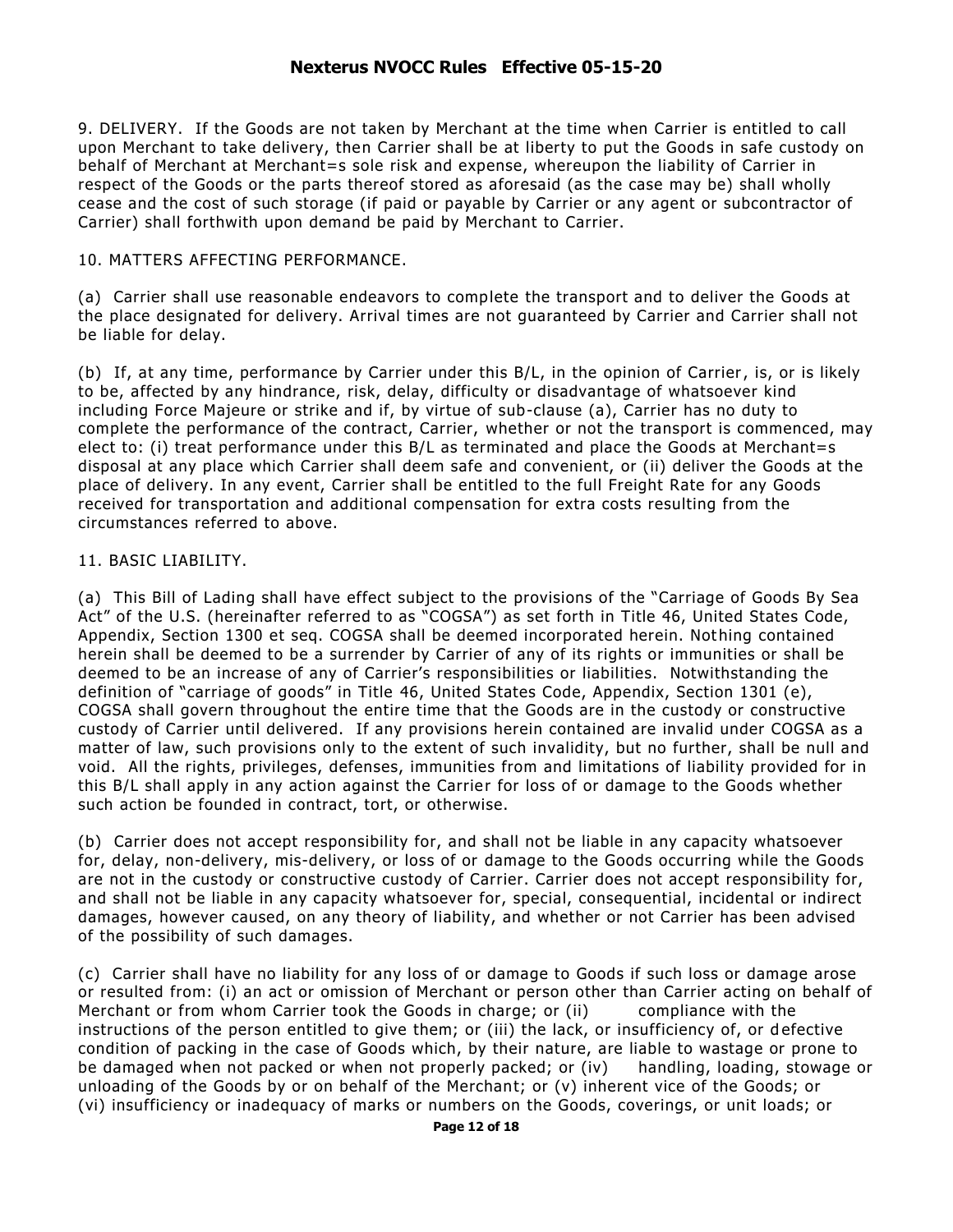(vii) strikes or lock-outs or stoppage or restraint of labor from whatever cause, whether partial or general; or (viii) fire, unless caused by the actual fault or privity of Carrier; or (ix) any cause or event which Carrier could not avoid and the consequence whereof Carrier could not prevent by the exercise of reasonable diligence.

(d) If, under sub-clause (c) above, Carrier is not under any liability in respect of some of the factors causing the loss or damage, it shall only be liable to the extent that those factors for which it is liable under this clause have contributed to the loss or damage.

(e) The burden of proving that the loss or damage was due to one or more of the causes or events specified in (i), (ii), and (viii) of sub-clause (c) above shall rest upon Carrier. When the Carrier establishes that, in the circumstances of the case, the loss or damage could be attributed to one or more of the causes or events specified in (iii) to (vii) of sub -clause (c) above, it shall be presumed that it was so caused. The claimant shall, however, be entitled to prove that the loss or damage was not, in fact, caused either wholly or partly by one or more of such causes or events.

(f) Carrier shall be entitled to the full benefit of, and right to, all limitations of, or exemptions from, liability authorized by any provisions of the Revised Statutes of the U.S. and a mendments thereto and of any other provisions of the laws of the U.S. or any other country whose laws shall apply.

(g) Insurance will not be arranged by the Carrier except with the express instructions in writing of Merchant and then only at Merchant's expense and lodgment of a declaration as to value prior to shipment.

#### 12. LIMITATION OF LIABILITY.

(a) When Carrier is liable for loss or damage to the Goods, such liability shall be calculated by reference to the Merchant's net invoice value of the Goods plus Freight Rate, Charges, and insurance premium, if paid.

(b) EXCEPT IN THE CASE WHERE SUB-CLAUSE (C) IMMEDIATELY BELOW APPLIES, CARRIER=S LIABILITY SHALL NOT EXCEED U.S. \$500.00 PER PACKAGE OR CUSTOMARY FREIGHT UNIT. FOR PURPOSES OF THIS AGREEMENT, THE WORD "PACKAGE" SHALL INCLUDE, WITHOUT LIMIT, A CONTAINER LOADED AND SEALED BY MERCHANT, A CONTAINER USED TO SHIP HOUSEHOLD GOODS OR FREIGHT SHIPPED UNDER A LUMP SUM, A LIQUID TANK OR DRY BULK CONTAINER, VAN, OR TRAILER, AND CARGO SHIPPED ON A SKID, CRADLE, PALLET, OR UNITIZED LOAD, GROUP, OR ASSEMBLAGE.

(c) Merchant may declare a higher limit of liability on the face of this B/L only with the consent of Carrier and only when an adjusted higher Freight Rate has been paid in accordance with a revised NSA, NRA or calculation in the Rules Tariff.

### 13. SPECIAL PROVISIONS.

(a) When Carrier is liable for loss or damage to the Goods, and the place where loss or damage occurred cannot be established, the loss or damage shall be deemed to have occurred during sea voyage and liability of the Carrier shall be determined pursuant to clauses 11 and 12 above of this B/L.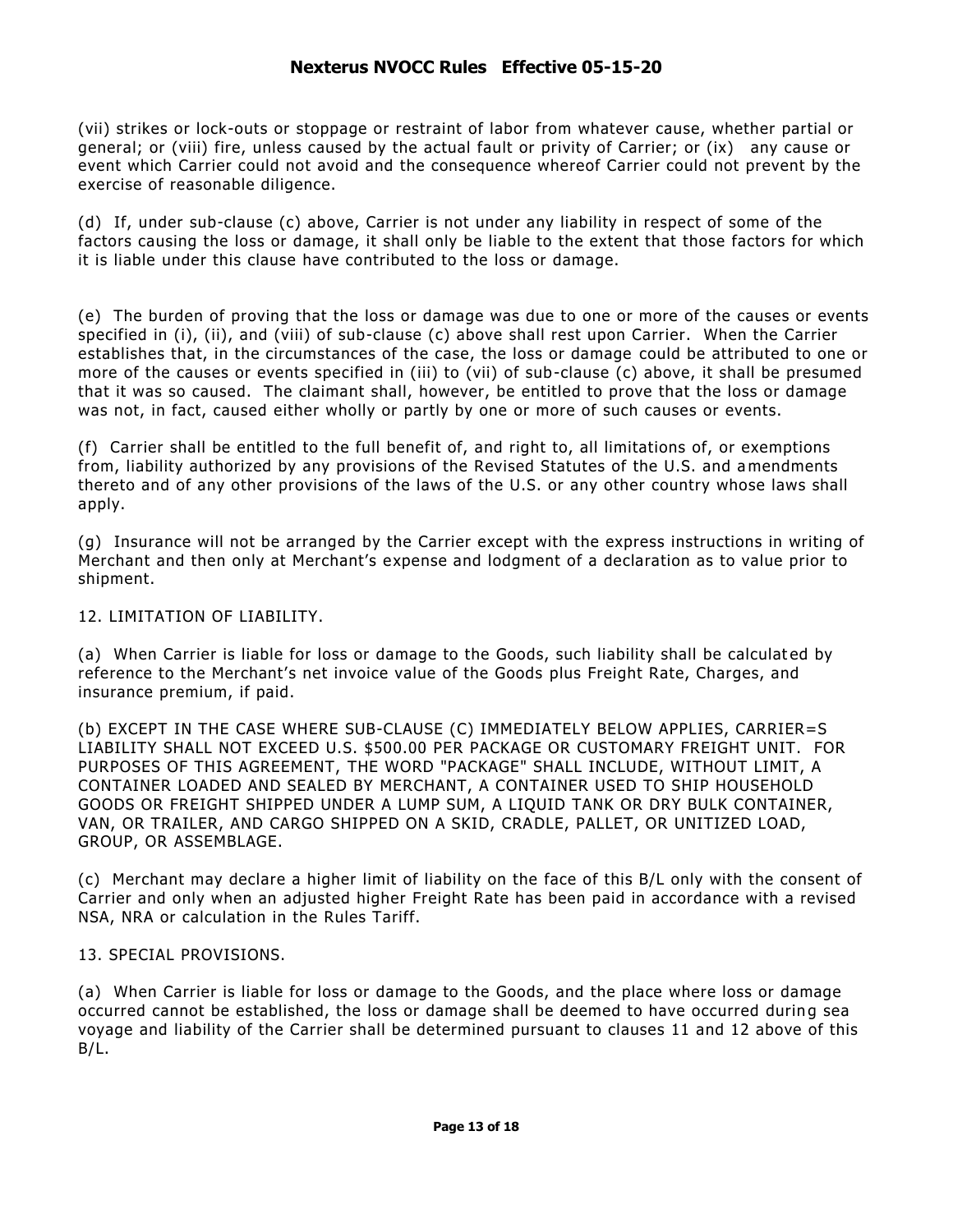(b) In respect of deck cargo not covered by clause 8 of this B/L, and in respect to live animals, Carrier has no obligation, specially, to arrange to equip the vessel for the reception, carriage and preservation of such deck cargo or live animals, and has no responsibility for loss or damage which may be attributable to the carriage on deck or for injury to or illness or mortality of such deck cargo or live animals. The burden of proving negligence on the part of Carrier shall be on Merchant. In no case shall the responsibility of Carrier exceed its responsibility for ordinary cargo according to this B/L.

14. NOTICE OF LOSS. Unless notice of loss of or damage to the Goods and the general nature of it shall be given in writing to Carrier at the place of delivery before or at the time of the removal of the Goods into the custody of the person entitled to delivery thereof under this B/L, or if the loss or damage be not apparent, within three consecutive days thereafter, such removal shall be prima facie evidence of the delivery by the Carrier of the Goods as described in this B/L.

15. DEFENSES AND LIMITS FOR THE CARRIER.

(a) The defenses and limits of liability provided for in this B/L shall apply in any action against Carrier for loss or damage to the Goods whether the action is founded in contract or in tort or otherwise.

(b) Without prejudice to clause 6 of this B/L above below, every servant, agent and subcontractor, including stevedores, inland carriers, or any of those referred to in clause 6 of this B/L, shall be entitled to avail itself of the defenses and limits of liability which the Carrier is entitled to invoke under this B/L as if such provisions were expressly for their benefit.

16. CARRIER'S RESPONSIBILITY. This B/L shall be prima facie evidence of the receipt by Carrier of the total number of containers or other packages or units enumerated herein, so long as C arrier had reasonable means of checking such information. In respect of such particulars, proof to the contrary shall not be admissible when this document has been transferred to a third party acting in good faith.

### 17. MERCHANT'S PACKING AND DESCRIPTION OF GOODS.

(a) The Merchant shall be deemed to have guaranteed to Carrier the accuracy and adequacy, at the time the Goods were taken in charge by Carrier, of the description of the Goods, marks, number, quantity, weight and volume, and other particulars of Merchant's shipment, as furnished by Merchant, and the Merchant shall indemnify Carrier against all losses, damages, expenses, governmental fines and penalties, arising or resulting, directly or indirectly, from inaccuracy in, or inadequacy of, such particulars.

(b) Merchant shall be liable for any loss, damage or injury caused by faulty or insufficient packing of Goods or by faulty loading or packing within containers or trailers and on flats when such packing or loading has been performed by Merchant or on behalf of Merchant or by the defect or unsuitability of the containers, trailers, or flats, when supplied by Merchant. Merchant shall indemnify Carrier against all losses, damages, expenses, governmental fines and penalties, arising or resulting, directly or indirectly, from acts set forth in this sub-clause.

(c) Merchant acknowledges and agrees that various governmental entities require Carrier to provide detailed information concerning Merchant's Goods, including, but not limited to, their description, origin, destination, consignor, consignee, and ownership. Merchant agrees that it will accurately provide to Carrier all such required information concerning its shipments within the time frames established by Carrier. Merchant further acknowledges and agrees that permission to load and/or unload Merchant's Goods may be denied for failure to accurately provide such required information within the specified time frames, and further agrees to indemnify and hold harmless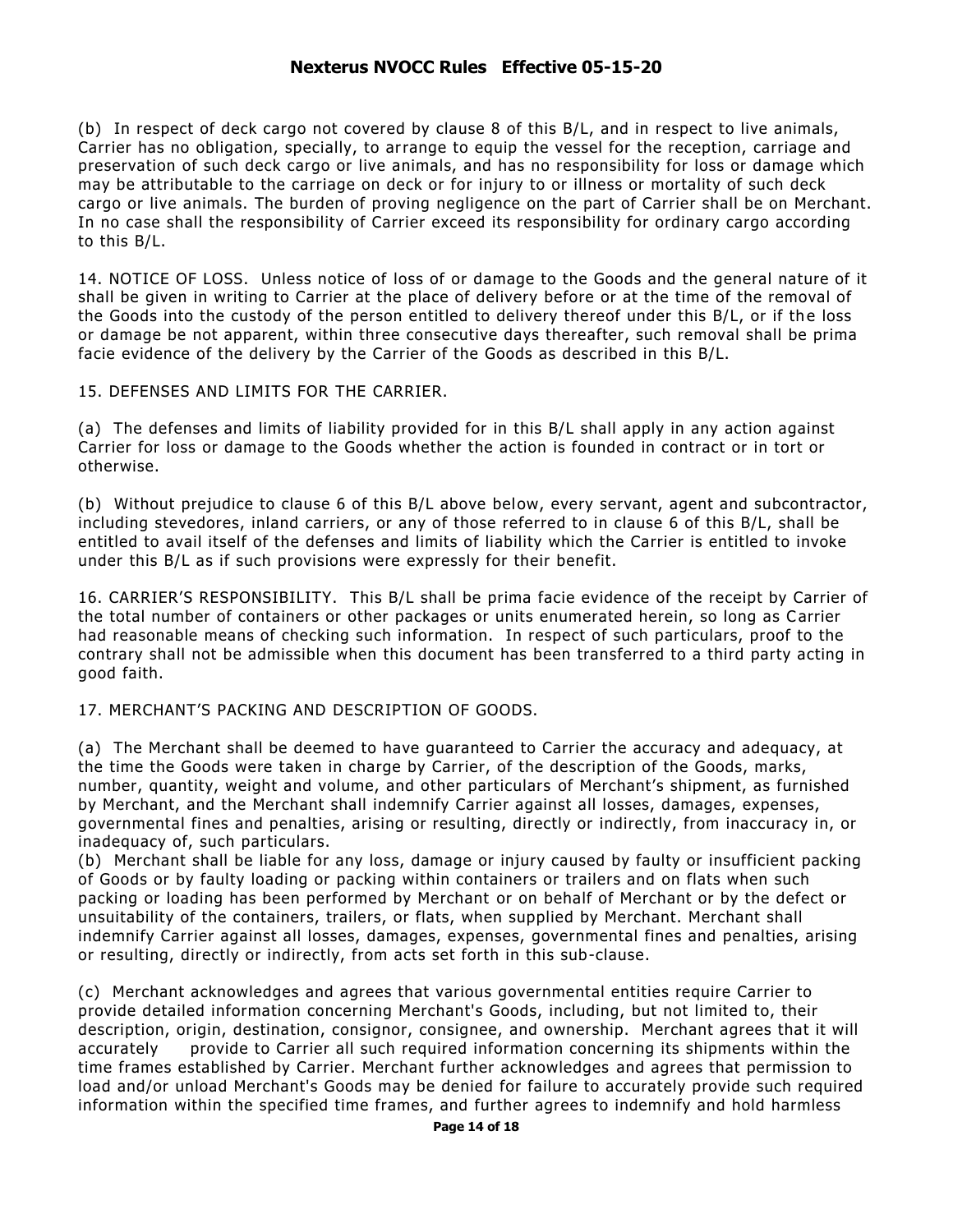Carrier for any and all losses, damages, expenses, and or governmental fines or penalties arising or resulting, directly or indirectly, from Merchant's failure to provide accurate information concerning its shipment within the required time frames.

### 18. FREIGHT RATES AND CHARGES.

(a) Freight Rates and Charges shall be paid in cash in U.S. dollars, unless a different currency is quoted in the NSA or NRA, without discount and, whether payable at origin or payable at destination, shall be deemed as earned on receipt of the Goods and not to be returned or relinquished in any event.

(b) Merchant's attention is drawn to the stipulations concerning currency in which the Freight Rates and Charges are to be paid, rate of exchange, devaluation and other contingencies relative to Freight Rates and Charges in the relevant NSA, NRA or Rules Tariff. If no such stipulation exists or is applicable, the following clause shall apply: If the currency in which Freight Rates and Charges are quoted is devalued, or if an alteration in the rate of exchange o ccurs with the same effect as a devaluation between the date of the NSA or NRA and the date when Freight Rates and Charges are paid, then all Freight Rates and Charges shall be automatically and immediately increased in proportion to the extent of the devaluation of the said currency. In case Carrier has consented to payment in another currency other than the above mentioned currency, then all Freight Rates and Charges shall be paid at the highest selling rate of exchange for bankers' sight draft current on the day when such Freight Rates and Charges are paid. If the banks are closed on the day when the freight and charges are paid, the rate to be used will be the one in force on the last day the banks were open.

(c) The Freight Rates and Charges have been calculated on the basis of the particulars furnished by or on behalf of Merchant, who warrants the conditions of the declaration of contents, insurance, weight, measurements, or value of the Goods. For the purpose of verifying the bases of the Freight Rates and Charges, the Carrier reserves the right to have the contents of containers, trailer, or similar articles of transport inspected in order to ascertain the weight, measurement, value, or nature of the Goods.

(d) If the particulars furnished by, or on behalf of, Merchant are incorrect, it is agreed that a sum equal to the lesser of five times the difference between the correct freight and the freight charged or double the current freight less the freight charged shall be payable as liquidated damages to Carrier, notwithstanding any other sum having been stated herein as freight payable.

(e) Merchant (including the Shipper, the Receiver, the Consignor, the Consignee, the Holder of this B/L, and the Owner of the Goods) shall be jointly and severally liable to Carrier for the payment of all Freight Rates and Charges and the performance of the obligation of each of them hereunder.

(f) Merchant shall comply with all regulations or requests of governmental authorities or international conventions and shall bear and pay all duties, taxes, fines, impost, expenses, or losses incurred or suffered by reason thereof or by reason of any illegal, incorrect, or insufficient marking, numbering, addressing, or documentation of the Goods, and shall indemnify Carrier in regard thereof.

(g) Merchant shall reimburse Carrier for any costs for deviation or delay or other increase of costs of whatever nature caused by war, warlike operations, epidemics, strikes, government directives, or force majeure.

19. LIEN. Carrier shall have a general lien on the Goods and any documents relating thereto for any and all amounts due under this B/L or any and all amounts due from Merchant under any NSA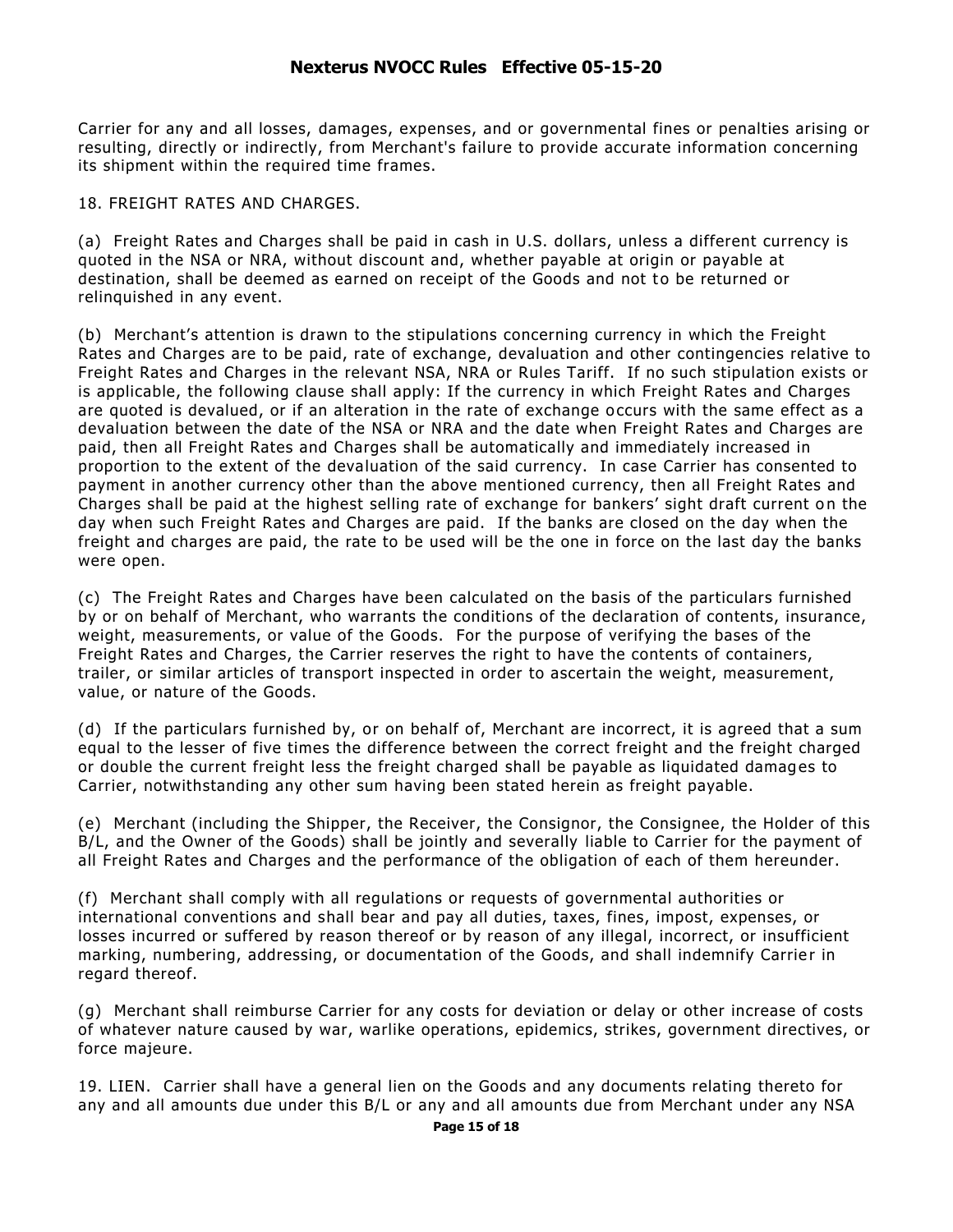or NRA, and/or as may arise under any and all applicable laws, in cluding, but not limited to General Average and storage fees and costs of recovering same and the Intermodal Safe Container Act, and shall be entitled to sell the Goods (including the Container or item of packing or of equipment in or on which the Goods are shipped) in any reasonable manner in which Carrier may think fit to cover any such amounts due.

20. GENERAL AVERAGE. Merchant shall indemnify Carrier in respect of any claims of a General Average nature which may be made on Carrier and Merchant shall provide such security as may be required by Carrier in this connection.

### 21. DANGEROUS GOODS.

(a) Merchant shall comply with all mandatory rules of national law or international convention relating or applying to the carriage of Goods of a dangerous nature. In addition, Goods of a dangerous or damaging nature, including radioactive material, must not be tendered for shipment unless written notice of the exact nature of the danger; any and all precautions to be taken; and the name and address of the sender and the receiver have been previously given to Carrier; and the dangerous or damaging nature of the Goods is distinctly marked on the outside of the package or packages as required by applicable statutes or regulations and, in addition, on each container, flat, trailer, etc.

(b) Goods of a dangerous nature which Carrier did not know were dangerous may, at any time or place, be unloaded, destroyed, or rendered harmless, without liability or compensation on the part of Carrier. In such event, Merchant shall be liable for all loss, damage, delay, or expenses arising out of or related to their being taken into charge, or their carriage, or any service incidental thereto. The person entitled to the Goods shall have the burden of proving that Carrier knew the exact nature of the danger constituted by the carriage of such Goods of a dangerous nature.

(c) If any Goods shipped with the knowledge of Carrier as to their dangerous nature shall become a danger to the conveyance or cargo, such Goods may, in like manner, be landed at any place or destroyed or rendered innocuous by Carrier without liability or compensation on the part of Carrier.

22. TEMPERATURE CONTROLLED CARGO. Merchant shall not tender for carriage any Goods which the temperature range to be maintained. Carrier shall not be liable for any loss or damage to these Goods arising from Merchant's failure to comply with these requirements, or from defects, faults, breakdown, or stoppage of the temperature controlling machinery, plant, insulation, or any apparatus of the container.

23. VARIATION OF THE CONTRACT. No servant or agent of Carrier shall have power to waive or vary any of the terms set forth herein unless such waiver or variation is in writing and is specifically authorized or ratified in writing by an officer of Carrier who has the actual authority of Carrier to so waive or vary the terms.

### **Rule 23 – Acceptance of terms and Conditions**

Merchant, by utilizing the services of Carrier pursuant to an NSA or NRA shall be deemed to have consented to the Freight Rates and Charges set forth in the NSA or NRA and shall be deemed to have accepted all of the terms and conditions in this Rules Tariff including but not limited to those terms and conditions in Rule 22 notwithstanding the non-signing of the Bill of Lading by Merchant.